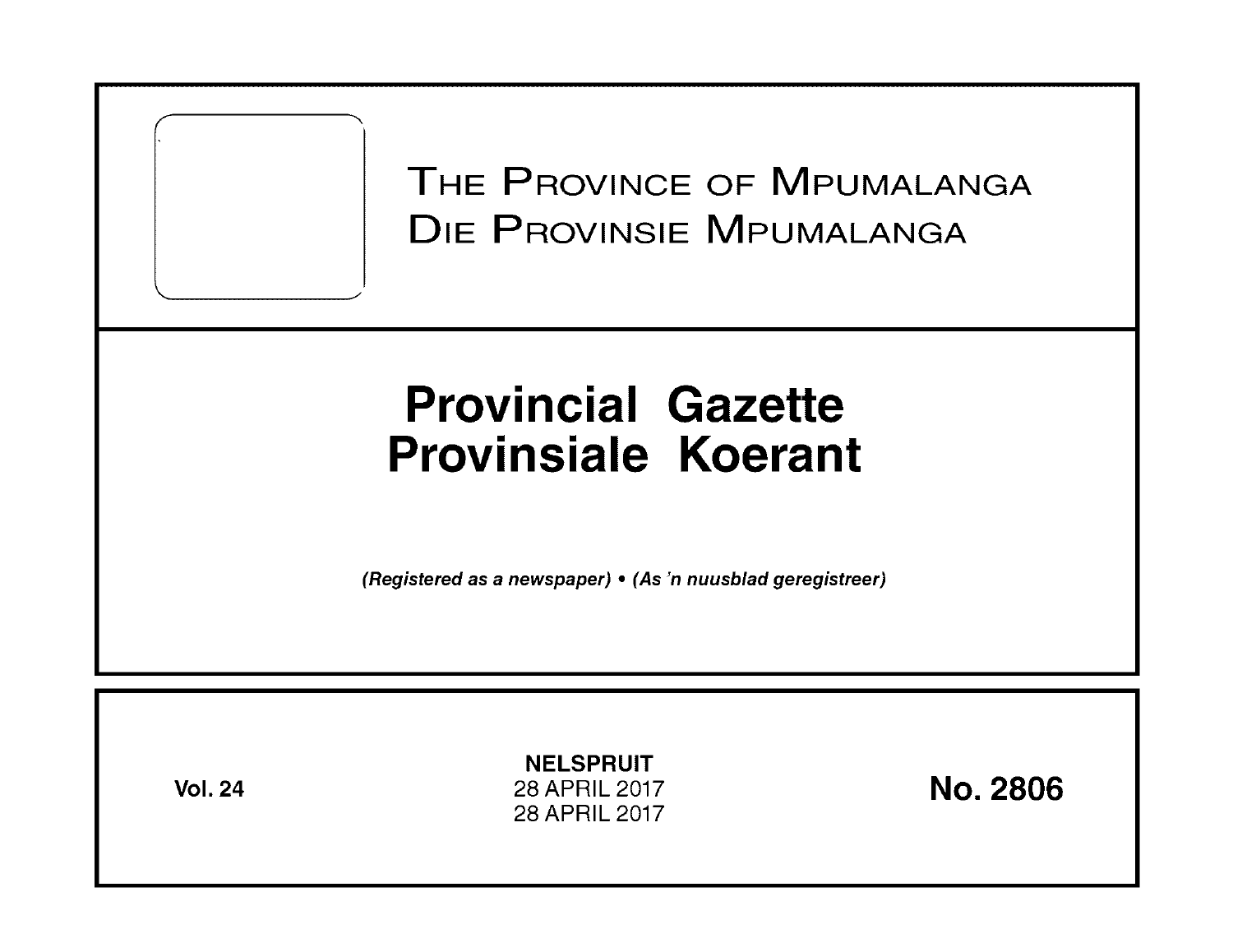# **CONTENTS**

|          |                                                                                                                                                                                                    | Gazette<br>No. | Page<br>No. |  |  |
|----------|----------------------------------------------------------------------------------------------------------------------------------------------------------------------------------------------------|----------------|-------------|--|--|
|          | <b>GENERAL NOTICES • ALGEMENE KENNISGEWINGS</b>                                                                                                                                                    |                |             |  |  |
| 34       | Town-planning and Townships Ordinance, 1986: Steve Tshwete Amendment Scheme 683                                                                                                                    | 2806           | 11          |  |  |
| 34       | Ordonnansie op Dorpsbeplanning en Dorpe, 1986: Steve Tshwete-wysigingskema 683                                                                                                                     | 2806           | 11          |  |  |
| 35       | Spatial Planning and Land Use Management Act (16/2013): Portion 28 of the farm Kromdraai No. 416                                                                                                   | 2806           | 12          |  |  |
| 37       | Town-planning and Townships Ordinance (15/1986): Piet Retief Amendment Schemes 350 and 351                                                                                                         | 2806           | 13          |  |  |
| 37<br>39 | Ordonnansie op Dorpsbeplanning en Dorpe (15/1986): Piet Retief-wysigingskemas 350 en 351<br>Town Planning and Townships Ordinance, 1986: Rezoning of Erf 3743 Ermelo Extension 14; rezoning of Erf | 2806           | 14          |  |  |
| 39       | Ordonnansie op Dorpsbeplanning en Dorpe, 1986: Hersonering van Erf 3743 Ermelo Uitbreiding 14;                                                                                                     | 2806           | 14          |  |  |
|          | hersonering van Erf 3263 Ermelo Uitbreiding 14; en hersonering van die Restant van Erf 438 Ermelo                                                                                                  | 2806           | 15          |  |  |
|          | <b>PROVINCIAL NOTICES • PROVINSIALE KENNISGEWINGS</b>                                                                                                                                              |                |             |  |  |
| 35       | Steve Tshwete Spatial Planning and Land Use Management By-law, 2016: Erf 318, Hendrina                                                                                                             | 2806           | 15          |  |  |
| 35       | Steve Tshwete Ruimtelike Beplanning en Grondgebruiksbestuursverordening, 2016: Erf 318, Hendrina                                                                                                   | 2806           | 16          |  |  |
| 36       | Msukaligwa Local Municipality Spatial Planning and Land Use Management By-law, 2016: Portion 25, of the                                                                                            |                |             |  |  |
|          |                                                                                                                                                                                                    | 2806           | 17          |  |  |
| 36       | Msukaligwa Plaaslike Munisipaliteit Ruimtelike Beplanning en Grondgebruikbestuursverordening, 2016:                                                                                                |                |             |  |  |
|          |                                                                                                                                                                                                    | 2806           | 18          |  |  |
|          | <b>LOCAL AUTHORITY NOTICES . PLAASLIKE OWERHEIDS KENNISGEWINGS</b>                                                                                                                                 |                |             |  |  |
| 38       | Dr JS Moroka Spatial Planning and Land Use Management By-Law: Notice of application for establishment of a                                                                                         |                |             |  |  |
|          |                                                                                                                                                                                                    | 2806           | 19          |  |  |
| 38       | Dr J.S. Moroka By-Wet op Ruimtelike Beplanning en Grondgebruikbeheer: Kennisgewing van aansoek vir                                                                                                 |                |             |  |  |
|          |                                                                                                                                                                                                    | 2806           | 20          |  |  |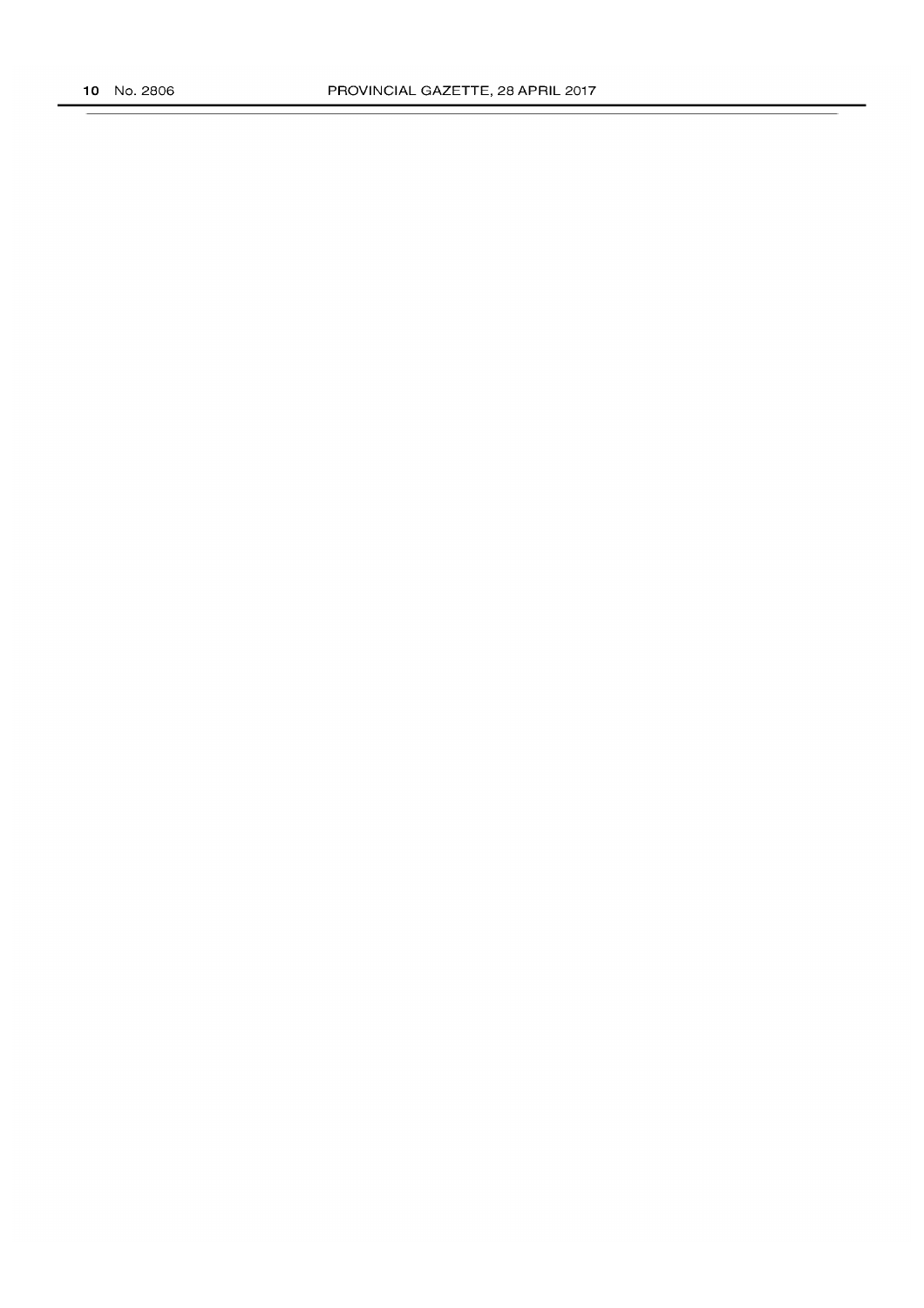# GENERAL NOTICES • ALGEMENE KENNISGEWINGS

# NOTICE 34 OF 2017

#### NOTICE OF APPLICATION FOR AMENDMENT OF THE STEVE TSHWETE TOWN PLANNING SCHEME 2004 IN TERMS OF SECTION 56 (1)(b)(i) OF THE TOWNPLANNING AND TOWNSHIPS ORDINANCE, 1986 STEVE TSHWETE AMENDMENT SCHEME 683

I, Karl Wilhelm Rost, of Townscape Planning Solutions, being the authorised agent of the owner of Portions 67- & 68- and the Remaining Extent of Portion 69 of the Farm Elandspruit 291, J.S., Mpumalanga, hereby give notice in terms of section 56(1 )(b)(i) of the Town Planning and Townships Ordinance, 1986, that I have applied to the Steve Tshwete Local Municipality for the amendment of the town planning scheme known as the Steve Tshwete Town Planning Scheme 2004 by the rezoning of the properties described above, situated adjacent to the R555 from "Agriculture" to "Special" with an annexure for an Extractive Industry to legally allow the existing beneficiation plant and the transport of coal on the sites.

Particulars of the application will lay for inspection during normal office hours at the office of the Town Secretary, Second Floor, Wanderers Avenue, Middelburg for a period of 28 days from 21 April 2017.

Objections to or representations in respect of the application must be lodged with or made in writing to the Municipal Manager at the above address or at P.O. Box 14, Middelburg, 1050 within a period of 28 days from 21 April 2017.

Address of applicant: 6621052, Fax: 0182908014 Townscape Planning Solutions, P.O. Box 20831, Noordbrug, 2522, Phone: 082 Our ref: P16565-Gazette

21-28

## KENNISGEWING 34 VAN 2017

KENNISGEWING VAN AANSOEK OM WYSIGING VAN DIE STEVE TSHWETE DORPSBEPLANNINGSKEMA 2004 INGEVOLGE ARTIKEL 56(1)(b)(i) VAN DIE ORDONNANSIE OP DORPSBEPLANNING EN DORPE, 1986 STEVE TSHWETE WYSIGINGSKEMA 683

Ek, Karl Wilhelm Rost, van Townscape Planning Solutions, synde die gemagtigde agent van die eienaar van Gedeeltes 67- & 68- en die Resterende Gedeelte van Gedeelte 69 van die plaas Elandspruit 291, Registrasie Afdeling J.S., provinsie Mpumalanga, gee hiermee ingevolge artikel 56(1)(b)(i) van die Ordonnansie op Dorpsbeplanning en Dorpe, 1986, kennis dat ek by die Steve Tshwete Plaaslike Munisipaliteit aansoek gedoen het om die wysiging van die dorpsbeplanningskema, bekend as die Steve Tshwete Dorpsbeplanningskema 2004 deur die hersonering van die eiendomme hierbo beskryf, gelee aangrensend tot die R555 vanaf "Landbou" na "Spesiaal" met 'n bylae vir 'n Ontginnings Nywerheid om die huidige steenkool was aanleg en die vervoer van steenkool wettiglik op die persele te akkommodeer.

Besonderhede van die aansoek lê ter insae gedurende gewone kantoorure by die Stadsekretaris, tweede vloer, Munisipalegebou, Wandererslaan, Middelburg, vir 'n tydperk van 28 dae vanaf 21 April 2017.

Besware teen of vertoe ten opsigte van die aansoek moet binne 'n tydperk van 28 dae vanaf 21 April 2017 skriftelik tot die Munisipale Bestuurder by bovermelde adres of by Posbus 14, Middelburg, 1050 ingedien of gerig word.

Adres van applikant: Townscape Planning Solutions, Posbus 20831, Noordbrug, 2522, Tel: 082 662 1052, Faks: 0182908014 Ons verwysing: P16565-Gazette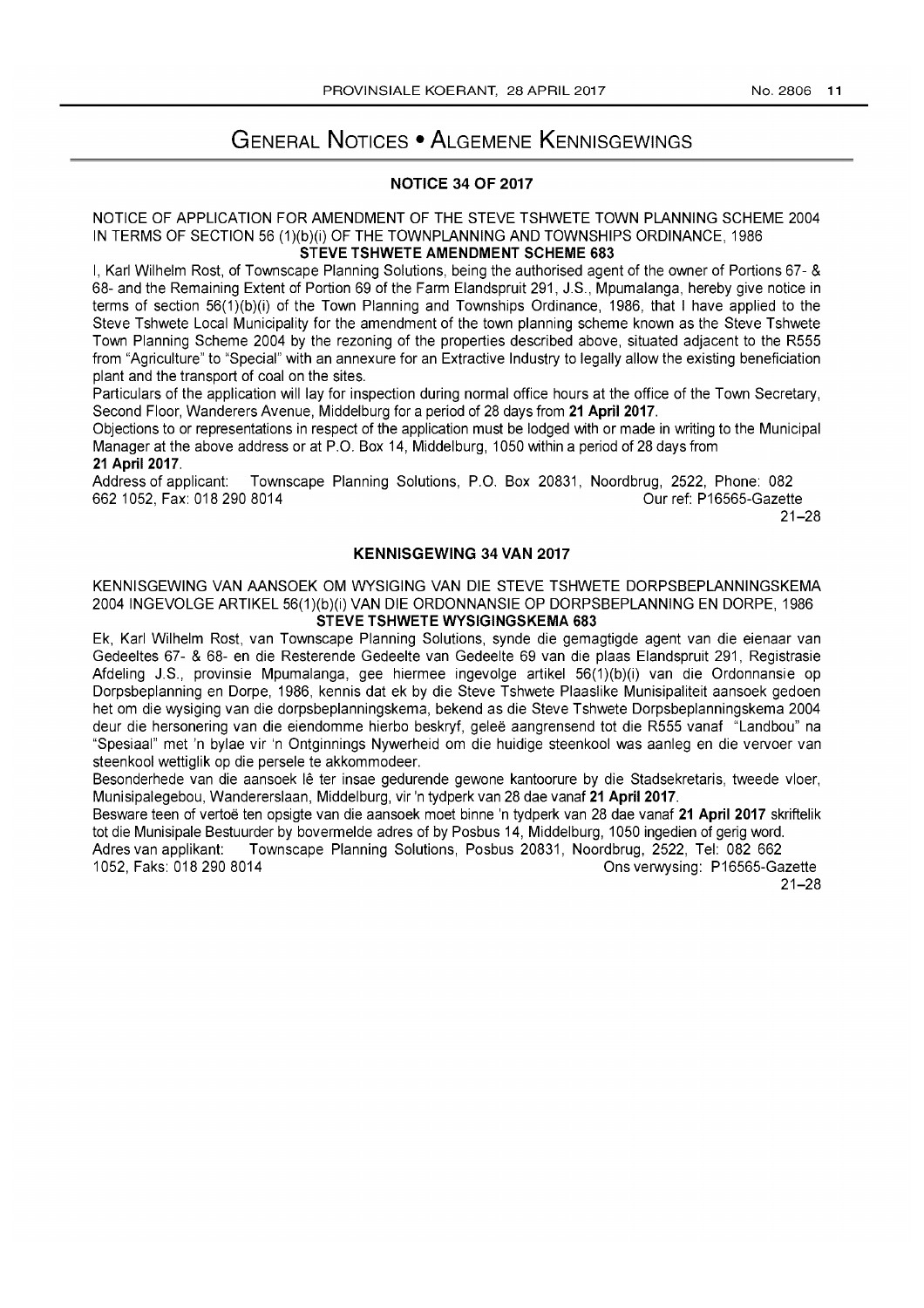### NOTICE 35 OF 2017

# NOTICE OF A LAND USE/DEVELOPMENT APPLICATION IN TERMS OF SECTION 98 OF THE LEKWA LOCAL MUNICIPALITY SPATIAL PLANNING AND LAND USE MANAGEMENT BY-LAW, 2016

Notice is hereby given in terms of Section 98 of the Lekwa Local Municipality Spatial Planning and Land Use Management (SPLUM) By-Law, read with Section 18 of the Regulations in terms of the Spatial Planning and Land Use Management Act (Act 16 of 2013) that the under-mentioned application has been received by the Lekwa Local Municipality and is open for inspection during normal office hours at the offices of the Lekwa Council, on the corner of Mbonani Mayisela and Dr. Beyers Naude Street, Standerton.

Any objections/representations must be lodged with or made in writing to the Municipal Manager, at the above-mentioned address or posted to P.O. Box 66, Standerton, 2430 on or before the closing date for the submission of objections/representations, quoting the above-mentioned heading, the objector's interest in the matter, the ground(s) of the objection/representation, the objector's erf and phone numbers and address.

# CLOSING DATE FOR SUBMISSION OF OBJECTIONS/REPRESENTATIONS: 22 May 2017

# NATURE OF APPLICATION

Application has been submitted in terms of Section 18 of the Regulations in terms of the Spatial Planning and Land Use Management Act (Act 16 of 2013), for a rezoning, where no town planning scheme or land use management scheme applies, from "Agricultural" to "Special" to accommodate a resort to be known as "Aqua Villa Sectional Title Development" on Portion 28 of the farm Kromdraai no. 416, Registration Division I.S., Mpumalanga. This Sectional Title development will consist of the following land uses: 50 Sectional Title residential units, 1 Wedding venue, 1 Guard House, Agricultural land & Private Roads measuring 162.8275ha in total.

OWNER APPLICANT: Townscape Planning Solutions CC ADDRESS: TEL. NO.: Moonstone Investments 95 (Pty) Ltd (Registration no.: 2006/034494/07) P.O. Box 20831, Noordbrug, 2520 and/or 5 Dahlia Street, Potchefstroom, 2531 0826621105

Notice Number 8/2017 **MUNICIPAL MANAGER**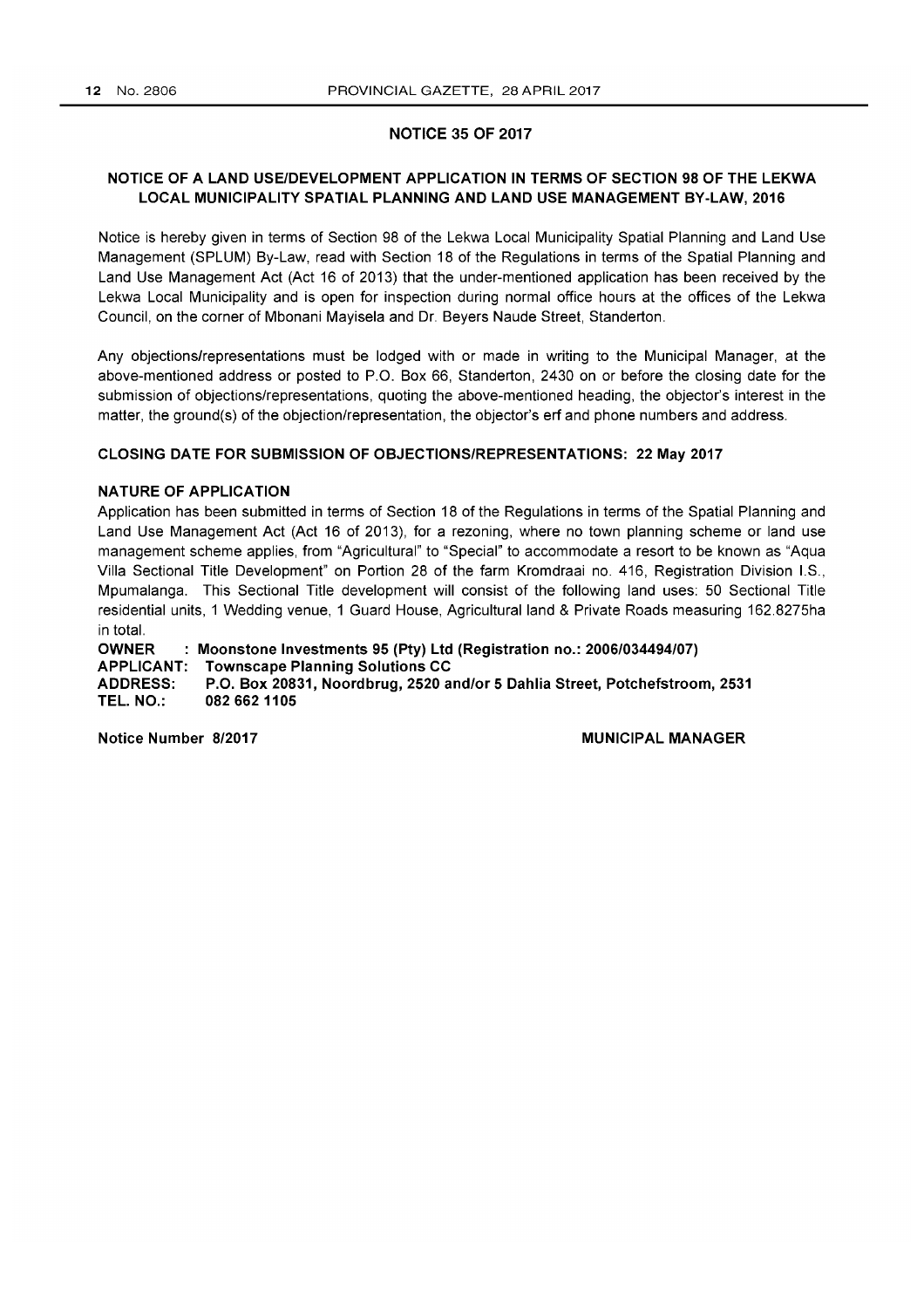# ISAZISO NGENTUTHUKO NOKUSETSHENZISWA KOMHLABA NGOKWE SIGABA 98 SOMTHETHO KAMASIPALA WASEKHAYA SPATIAL PLANNING AND LAND USE MANAGEMENT BY-LAW, 2016.

Lesi yisaziso ngokwe Sigaba 98 soMasipala waseLekwa weSpatial Planning and Land Use Management (SPLUM) By-Law, esifundwa kanye neSigaba 18 semithethonqubo ngokwe Spatial Planning and Land Use Management Act (uMtetho 16 ka 2013). Lesi sicelo kumele silethwe emahhovisi kaMasipala waseLekwa kulekheli: Ikhona likaMbonani Mayisela kanye no Dkt Beyers Naude, Standerton.

Uma kukhona izikhalo, zingabhalwe phansi bese zithunyelwa kumenenja kaMasipala waseLekwa emahhovisini kaMasipala noma kulekheli: PO Box 66, Standerton 2430, ngaphambi kosuku lokuvala noma ngosuku lokuvala. Kumele kufakwe ukuthi, kungani unezikhalo, inombolo yocingo, ikheli kanye ne Erf number

# Usuku lokuvala kokulethwa kwezincwadi ngumhlaka 22 kuNhlaba 2017.

# UHLOBO LWESICELO

Isicelo sithunyelwe ngokweSigaba 18 semithetho ye (Spatial Planning and Land Use Management Act - Act 16 ka 2013), ukuze kuhlukaniswe umhlaba ngokohlelo Iwedolobha noma ngokuphatwa kokusetshenziswa komhlaba kusukela kwezolimo ukuya koku khethekile okuzo kwamukela indawo ebizwa nge Aqua Villa Sectional Title Development kungxenye 28 ye Kromdraai Farm no. 416, Registration Division I.S., Mpumalanga, Lena Sectional Title Development izokuba nalokhu kusetshenziswa komhlaba okulandelayo: izindawo zokuhlala ezingu 50, indawo yokushada eyodwa, indawo yonogada, indawa yokulima, umgwaqo wangasese olinganiselwa ku 162.8275ha usuwonke.

UMNIKAZI ISICELO IKHELI : Moonstone Investments 95 (Pty) Ltd (Inombolo yokubhalisa.: 2006/034494/07) : Townscape Planning Solutions CC : P.O. Libhokisi 20831, Noordbrug, 2520 khanye/noma 5 Dahlia Street, Potchefstroom 2531 INOMBOLO YOCINGO : 0826621105

Isaziso Inombolo 8/2017 KAMASIPALA

IMENEJA

21-28

#### NOTICE 37 OF 2017

#### PIET RETIEF AMENDMENT SCHEME 350 & 351

*NOTICE OF APPLICATION FOR AMENDMENT OF THE PIET RETIEF TOWN PLANNING SCHEME, 1982 IN TERMS OF SECTION 56(I)(b)(i) OF THE TOWN PLANNING AND TOWNSHIPS ORDINANCE, 1986 (ORDINANCE 15/1986), READ TOGETHER WITH THE REGULATIONS OF THE SPATIAL PLANNING AND LAND USE MANAGEMENT ACT, 16 OF 2013, (SPLUMA).* 

We, Reed & Partners Land Surveyors being the authorised agent of the owners of the respective properties described hereunder, hereby give notice in terms of section 56(1)(b)(i) of the Town Planning and Townships Ordinance, 1986, read together with Act 16 of 2013, SPLUMA, that we have applied to the Municipality of Mkhondo for the amendment of the Town Planning Scheme in operation, known as the Piet Retief Town Planning Scheme 1980, by the rezoning of the properties described hereunder, as follows:

#### PIET RETIEF AMENDMENT SCHEME 350:

By the rezoning of Portion 1 of Erf 950 Piet Retief, situated at 1A Zuidend Street, Piet Retief, from "Residential 1" to "Special for Medical Consulting Rooms".

# 2. PIET RETIEF AMENDMENT SCHEME 351:

By the rezoning of Portion 4 of Ert 7 Pict Retief, situated at Smit Street. Piet Retief. from "Residential I" to "Residential 3".

Particulars of the applications will lie for inspection during normal office hours at the office of the Municipal Manager, Mkhondo Municipality, Mark Street, Piet Retief, for a period of 28 days from 21 April 2017.

Objections to or representations in respect of the applications must be lodged with or made in writing to the Municipal Manager at the above address or at P.O. Box 23, Piet Retief, 2380, within a period of 28 days from 21 April 2017.

Address of agent: Reed & Partners, Professional Land Surveyors, P.O. Box 132, Ermelo, 2350, Tel. No. 017 - 811 2348.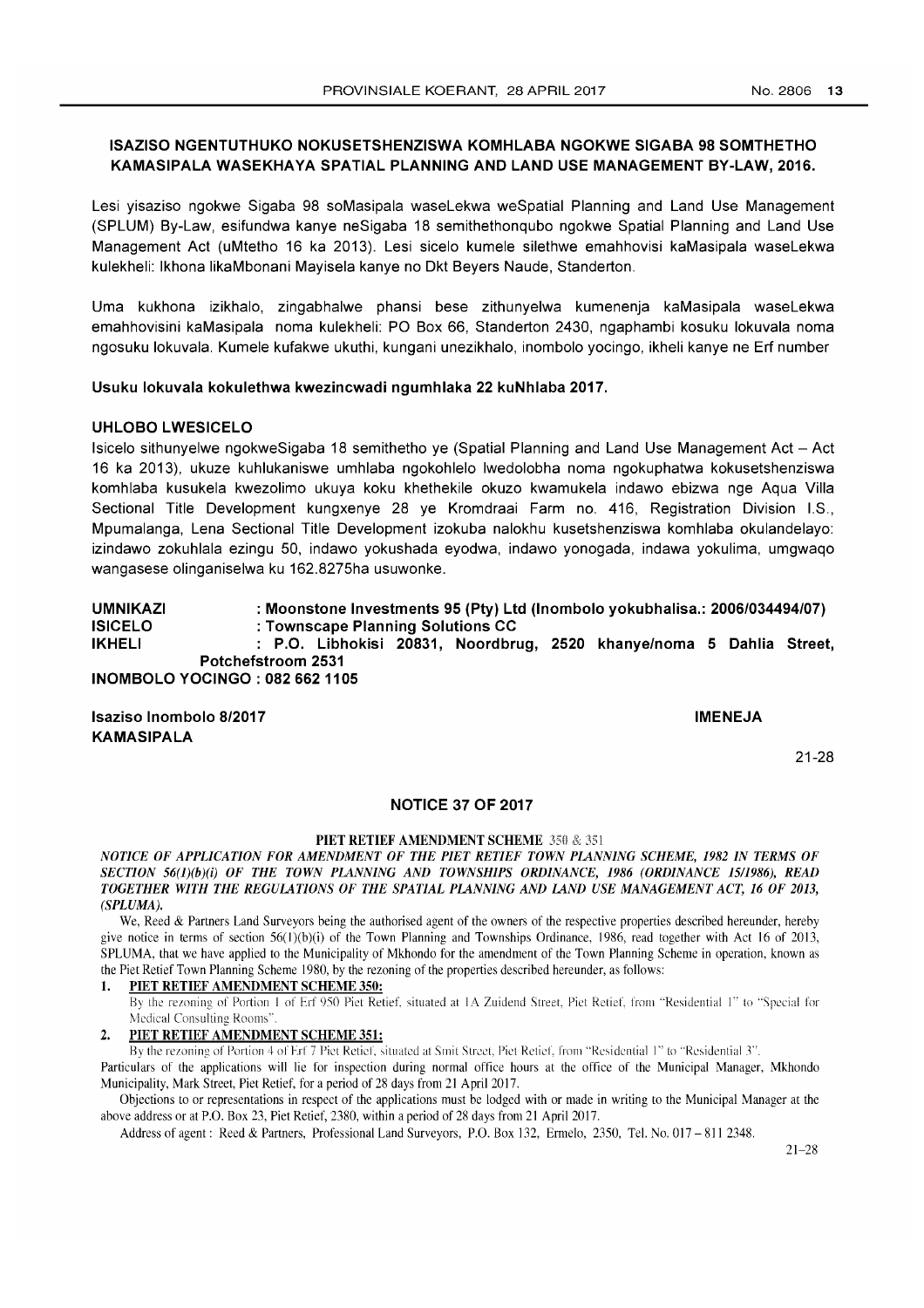#### KENNISGEWING 37 VAN 2017

#### PIET RETIEF WYSIGINGSKEMA 350 & 351

*KENNISGEWING VAN AANSOEK OM WYSIGING VAN DIE PIET RETIEF DORPSBEPLANNINGSKEMA, I982INGEVOLGE ARTIKEL 56(I)(b)(i) VAN DIE ORDONNANSIE OP DORPSBEPLANNING EN DORPE, 1986 (ORDONNANSIE 15 VAN 1986), SAAMGELEES MET DIE BEPALINGS VAN DIE RUIMTELIKE BEPLANNING EN GRONDGEBRUIKSBESTUUR WET, 16 VAN 2013.* 

Ons, Reed & Vennote Landmeters synde die gemagtigde agent van die eienaars van die onderskeie eiendomme hieronder beskryf, gee hiermee ingevolge artikel 56(1)(b)(i) van die Ordonnansie op Dorpsbeplanning en Dorpe, 1986, saamgelees met Wet 16 van 2013, SPLUMA, kennis dat ons by die Munisipaliteit van Mkhondo aansoek gedoen het om die wysiging van die dorpsbeplanningskema in werking, beter bekend as Piet Retief Dorpsbeplanningskema 1980, deur die hersonering van die eiendomme hieronder beskryf, soos volg:

#### 1. PIET RETIEF WYSIGINGSKEMA 350:

Deur die hersonering van Gedeelte 1 van Erf 950 Piet Retief, geleë te Zuidendstraat IA, Piet Retief, van "Residensieel 1" na "Spesiaal vir Mediese Spreekkamers"

#### 2. PIET RETIEF WYSIGINGSKEMA 351:

Deur die hersonering van Gedeelte 4 van Erf 7 Piet Retief, geleë te Smitstraat, Piet Retief, van "Residensieel 1" na "Residensieel 3".

Besonderhede van die aansoeke lê ter insae gedurende gewone kantoorure by die kantoor van die Munisipale Bestuurder, Mkhondo Munisipaliteit, Markstraat, Piet Retief, vir 'n tydperk van 28 dae vanaf 21 April 2017.

Besware teen of vertoë ten opsigte van die aansoeke moet binne 'n tydperk van 28 dae vanaf 21 April 2017 skriftelik by of tot die Munisipale Bestuurder by bovermelde adres of by Posbus 23, Piet Retief ingedien of gerig word.

Adres van agent: Reed & Vennote, Professionele Landmeters, Posbus 132, Ermelo, 2350, Tel. No. 017 - 811 2348.

21-28

#### NOTICE 39 OF 2017

#### ERMELO AMENDMENT SCHEMES 729, 732 & 733

#### *NOTICE OF APPLICATION FOR AMENDMENT OF THE ERMELO TOWN PLANNING SCHEME,* 1982 *IN TERMS OF SECTION 56(I)(b)(i) OF THE TOWN PLANNING AND TOWNSHIPS ORDINANCE,* 1986 *(ORDINANCE 1511986), READ TOGETHER WITH THE REGULATIONS OF THE SPATIAL PLANNING AND LAND USE MANAGEMENT ACT,* 16 *OF 2013, (SPLUMA).*

We, Reed & Partners Land Surveyors being the authorised agent of the owners of the respective properties described hereunder, hereby give notice in terms of section 56(l)(b)(i) of the Town Planning and Townships Ordinance, 1986, read together with Act 16 of 2013, SPLUMA, that we have applied to the Municipality of Msukaligwa for the amendment of the Town Planning Scheme known as Ermelo Town Planning Scheme 1982 by the rezoning of the properties described hereunder, as follows:

#### 1. ERMELO AMENDMENT SCHEME 729:

By the rezoning of Erf 3743 Ermelo Extension 14, situated at 12 Beekman Street, Ermelo from "Residential 1" to "Special for the purposes of a Guest House".

#### 2. ERMELO AMENDMENT SCHEME 732:

By the rezoning of Erf 3263 Ermelo Extension 14, situated at 22 Wessel Breytcnbaeh Street, Ermelo from '"Residential I" to '·ResidentiaI3".

### 3. ERMELO AMENDMENT SCHEME 733:

By the rezoning of the Remainder of Erf 438 Ermelo, situated at 50 Ennis Street, Ermelo, from "Residential 1" to "Special for a Guest House, Conference and Entertainment facilities".

Particulars of the applications will lie for inspection during normal office hours at the office of the Municipal Manager, Civic Centre, Taute Street, Ermelo for the period of 28 days from 21 April 2017.

Objections to or representations in respect of the applications must be lodged with or made in writing to the Municipal Manager at the above address or at P.O. Box 48, Ermelo, 2350 within a period of 28 days from 21 April 2017.

Address of agent: Reed & Partners, Professional Land Surveyors, P.O. Box 132, Ermelo, 2350, Tel. No. 017 - 811 2348.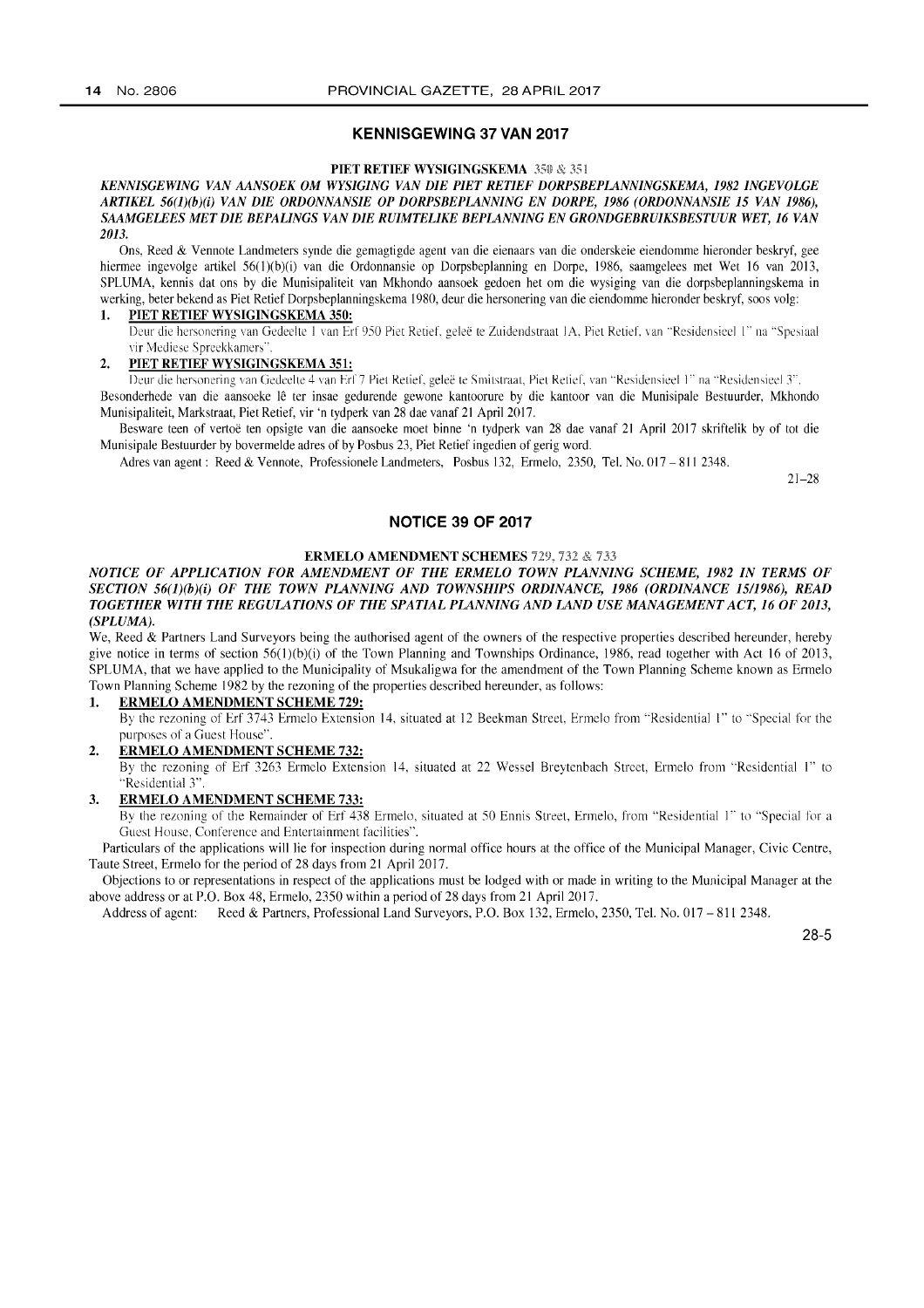## KENNISGEWING 39 VAN 2017

#### ERMELO WYSIGINGSKEMAS 729, 732 & 733

#### *KENNISGEWING VAN AANSOEK OM WYSIGING VAN DIE ERMELO DORPSBEPLANNINGSKEMA,* 1982 *INGEVOLGE ARTIKEL 56(I)(b)(i) VAN DIE ORDONNANSIE OP DORPSBEPLANNING EN DORPE,* 1986 *(ORDONNANSIE* 15 *VAN 1986), SAAMGELEES MET DIE BEPALINGS VAN DIE RUIMTELIKE BEPLANNING EN GRONDGEBRUIKSBESTUUR WET, 16 VAN 2013.*

Ons, Reed & Vennote Landmeters synde die gemagtigde agent van die eienaars van die onderskeie eiendomme hieronder beskryf, gee hiermee ingevolge artikel 56(1)(b)(i) van die Ordonnansie op Dorpsbeplanning en Dorpe, 1986, saamgelees met Wet 16 van 2013, SPLUMA, kennis dat ons by die Munisipaliteit van Msukaligwa aansoek gedoen het om die wysiging van die dorpsbeplanningskema bekend as Ermelo Dorpsbeplanningskema 1982 deur die hersonering van die eiendomme hieronder beskryf, soos volg:

#### 1. ERMELO WYSIGINGSKEMA 729:

Deur die hersonering van Erf 3743 Ermelo Uitbreiding 14, geleë te Beekmanstraat 12, Ermelo, van "Residensieel 1" na "Spesiaal vir Gastehuis".

#### 2. ERMELO WYSIGINGSKEMA 732:

Deur die hersonering van Erf 3263 Ermelo Uitbreiding 14, gelee te Wessel Breytenbachslraal 22. Ermelo van "Rcsidcnsieel I" na "Residensicel 3",

#### 3. ERMELO WYSIGINGSKEMA 733:

Deur die hersonering van die Restant van Erf 438 Ermelo, geleë te Ennisstraat 50, Ermelo, van "Residensieel 1" na "Spesiaal vir 'n Gastehuis, Konferensie fasilitiete en Onthaal geriewe".

Besonderhede van die aansoeke lê ter insae gedurende gewone kantoorure by die kantoor van die Munisipale Bestuurder, Burgersentrum, Tautestraat, Ermelo vir 'n tydperk van 28 dae vanaf 21 April 2017,

Besware teen of vertoë ten opsigte van die aansoeke moet binne 'n tydperk van 28 dae vanaf 21 April 2017 skriftelik by of tot die Munisipale Bestuurder by bovermelde adres of by Posbus 48, Ermelo, 2350 ingedien of gerig word,

Adres van agent: Reed & Vennote, Professionele Landmeters, Posbus 132, Ermelo, 2350, Tel. No, 017 - 811 2348,

28-5

# PROVINCIAL NOTICES • PROVINSIALE KENNISGEWINGS

# PROVINCIAL NOTICE 35 OF 2017

# STEVE TSHWETE AMENDMENT SCHEME 671

## NOTICE OF APPLICATION FOR THE AMENDMENT OF THE STEVE TSHWETE TOWN PLANNING SCHEME, 2004, IN TERMS OF SECTION 62(1) AND 94(1) (A) OF THE STEVE TSHWETE SPATIAL PLANNING AND LAND USE MANAGEMENT BYLAW, 2016.

I, Jaco Peter Ie Roux, of Afriplan CC being the authorized agent of the registered owner of Erf 318, Hendrina hereby give notice in terms of Section 94(1)(a) of the Steve Tshwete Spatial Planning and Land Use Management Bylaw, 2016, that I have applied to the Steve Tshwete Local Municipality for the amendment of the town planning scheme known as the Steve Tshwete Town Planning Scheme, 2004, for the rezoning of the abovementioned property situated at 28 Mouton Street, Hendrina, by rezoning the property from "Residential 1" to "Residential 3" for purposes of flats,

Any objection/s or comments including the grounds for such objection/s or comments with full contact details, shall be made in writing to the Municipal Manager, PO Box 14, Middelburg 1050 within 30 days from 28 April 2017,

Full particulars and plans may be inspected during normal office hours at the office of the Municipal Manager, Steve Tshwete Local Municipality, Cnr. Walter Sisulu and Wanderers Avenue, Middelburg, 1050, Tel: 013 2497000, for a period of 30 days from 28 April 2017 (last day for comments being 29 May 2017), Any person who cannot write may during office hours attend the Office of the Municipal Manager, where an official will assist that person to lodge comment.

Details of agent: Afriplan *ee,* PO Box 786, Ermelo 2350. Tel: 013 282 8035 Fax: 013 243 1706. E-mail: jaco@afriplan.comlvickv@afriplan.com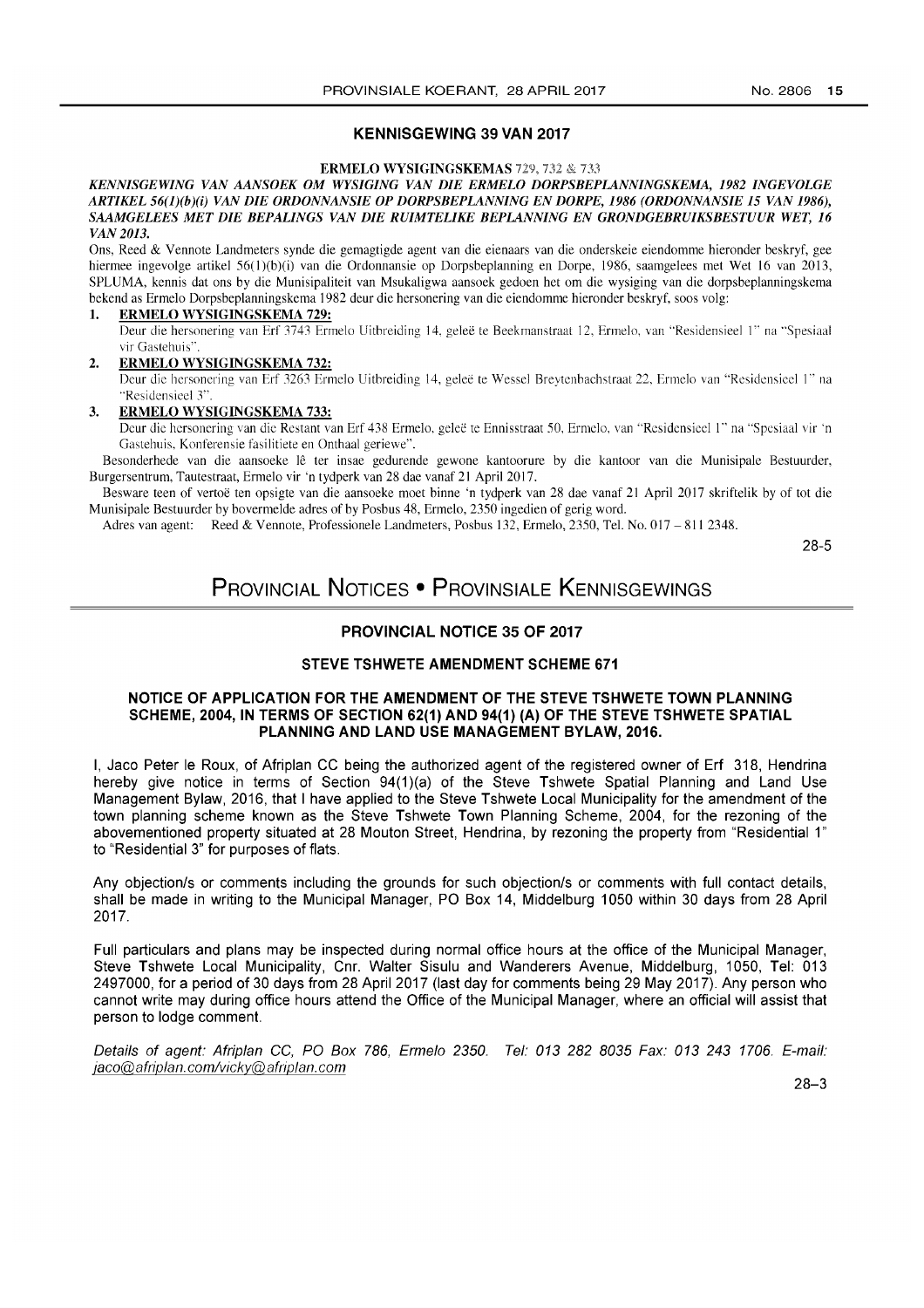#### **PROVINSIALE KENNISGEWING 35 VAN 2017**

# **STEVE TSHWETE WYSIGINGSKEMA 671**

#### **KENNISGEWING VAN DIE AANSOEK OM DIE WYSIGING VAN DIE STEVE TSHWETE DORPSBEPLANNINGSKEMA, 2004, INGEVOLGE ARTIKEL 62(1) EN 94(1) (A) VAN DIE STEVE TSHWETE RUIMTELIKE BEPLANNING EN GRONDGEBRUIKSBESTUURSVERORDENING, 2016**

Ek, Jaco Peter Ie Roux, van Afriplan CC synde die gemagtigde agent van die geregistreerde eienaar van Erf 318, Hendrina, gee hiermee ingevolge Artikel 94(1) van die Steve Tshwete Ruimtelike Beplanning en Grondgebruiksbestuursverordening, 2016, kennis dat ons by Steve Tshwete Plaaslike Munisipaliteit aansoek gedoen het om die wysiging van Steve Tshwete Dorpsbeplanningskema, 2004, deur die hersonering van die bogenoemde eiendom gelee te Moutonstraat 28, Hendrina vanaf "Residensieel 1" na "Residensieel 3" vir doeleindes van woonstelle ..

Besonderhede van die aansoek lê ter insae gedurende gewone kantoorure by die kantoor van die Munisipale Bestuurder, Steve Tshwete Plaaslike Munisipaliteit, Munisipale gebou, Wandererslaan, Middelburg, 1050, vir 'n tydperk van 30 dae vanaf 28 April 2017 (Iaaste datum vir kommentare 29 Mei 2017). Enige persoon wat nie kan skryf nie sal tydens kantoor-ure deur 'n amptenaar by die Kantoor van die Munisipale Bestuurder bygestaan word om kommentaar in te dien.

Besware of vertoe ten opsigte van die aansoek moet binne 'n tydperk van 30 dae vanaf 28 April 2017, skriftelik by of tot die Munisipale Bestuurder by bovermelde adres of by Posbus 14, Middelburg, 1050, ingedien of gerig word.

Besonderhede van die agent: Afriplan CC, Posbus 786, Ermelo 2350. Tel: 013 282 8035 Faks: 013 243 1706. E-pos: jaco@afriplan.comlvicky@afrip/an.com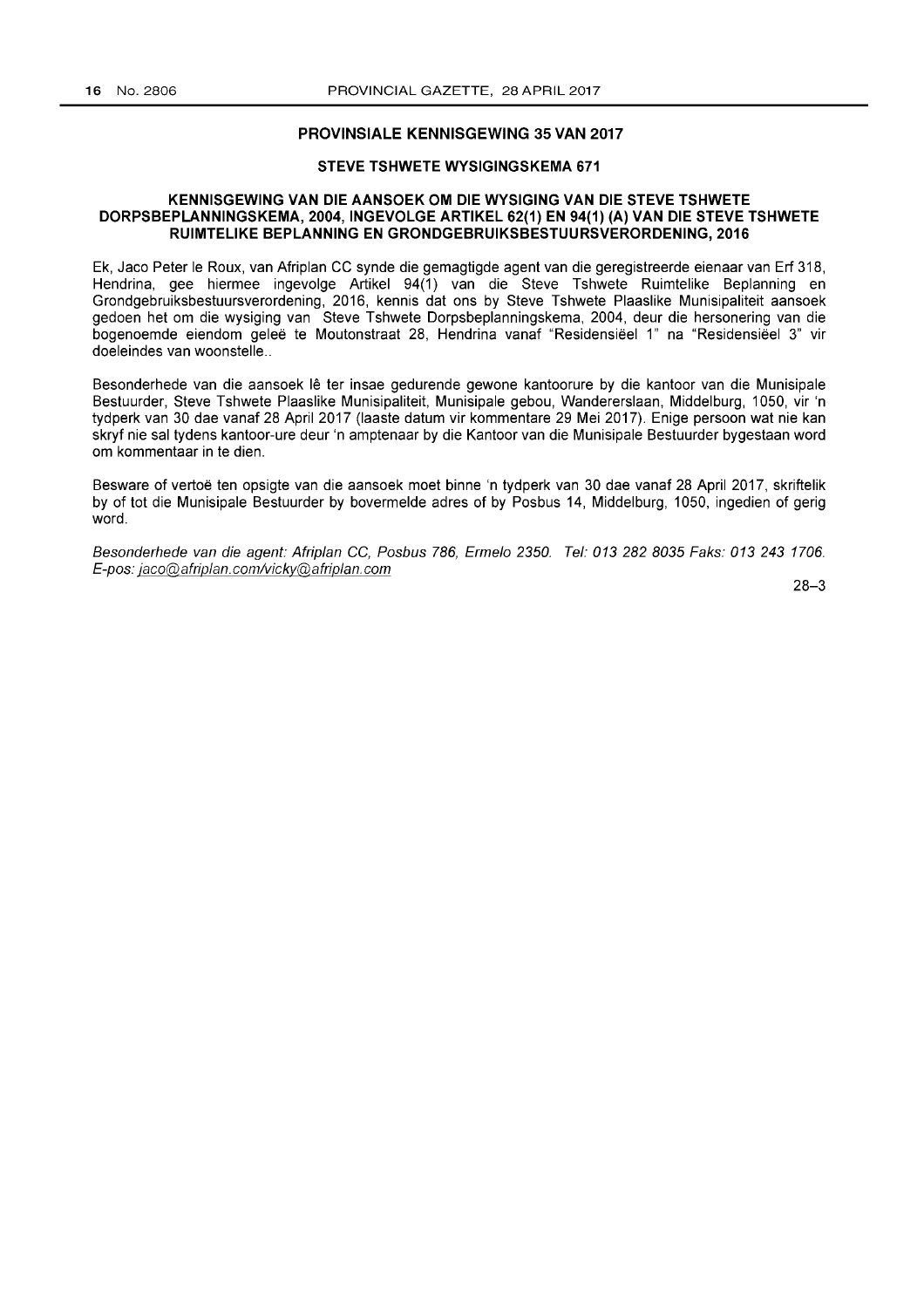#### PROVINCIAL NOTICE 36 OF 2017

### NOTICE OF APPLICATIONS FOR AMENDMENT OF THE ERMELO TOWN-PLANNING SCHEME, 1982; THE REMOVAL OF RESTRICTIVE CONDITIONS AND THE SUBDIVISION IN TERMS OF SECTIONS 66, 67, 71 AND 98 OF THE MSUKALIGWA LOCAL MUNICIPALITY SPATIAL PLANNING AND LAND USE MANAGEMENT BY-LAW, 2016

#### AMENDMENT SCHEME 728, ANNEXURE 318

I, Jaco Peter Ie Roux of Afriplan CC, being the authorised agent of the owner of Portion 25 of the farm Die Eike 141-IT, Ermelo hereby give notice in terms of Section 67 and 98 of Msukaligwa Local Municipality Spatial Planning and Land Use Management By-law, 2016 read with the Spatial Planning and Land Use Management Act, 2013 (Act 16 of 2013), that I have applied to the Msukaligwa Municipality for the Removal of Restrictive Title Conditions A: (a)(i), (a)(ii), (a)(iii) & (b) in Title Deed *T138894/2005* 

# AND

In terms of Sections 66 and 98 for the amendment of the town planning scheme known as Ermelo Town Planning Scheme, 1982 by the rezoning of a portion of the property described above (proposed Remainder of Portion 25 of the farm Die Eike 141-IT, approximately 3,87ha in extent), situated approximately 7km north-east of Ermelo and 750m east of the N17 from "Agricultural" to "Special" for purposes of a dwelling house, quest house/lodge and restaurant as contained in Annexure 318

#### AND

In terms of Sections 71 and 98 for the subdivision of the property into 11 portions (proposed Remainder to be rezoned).

Particulars of the applications will lay for inspection during normal office hours at the office of the Municipal Manager, 1st Floor, Msukaligwa Civic Centre, Ermelo for the period of 30 days from 28 April 2017.

Objections to or representations in respect of the applications must be lodged with or made in writing to the Municipal Manager, during normal office hours, at the above address or at PO Box 48, Ermelo, 2350 within a period of 30 days from 28 April 2017 (last day for comment being 29 May 2017). Any person who cannot write may during office hours attend the Office of the Municipal Manager, where an official will assist that person to lodge comment.

Details of agent: Afriplan CC, PO Box 786, Ermelo 2350. Tel: 013 282 8035 Fax: 013 243 1706. E-mail: jaco@afriplan.comlvickY@afriplan.com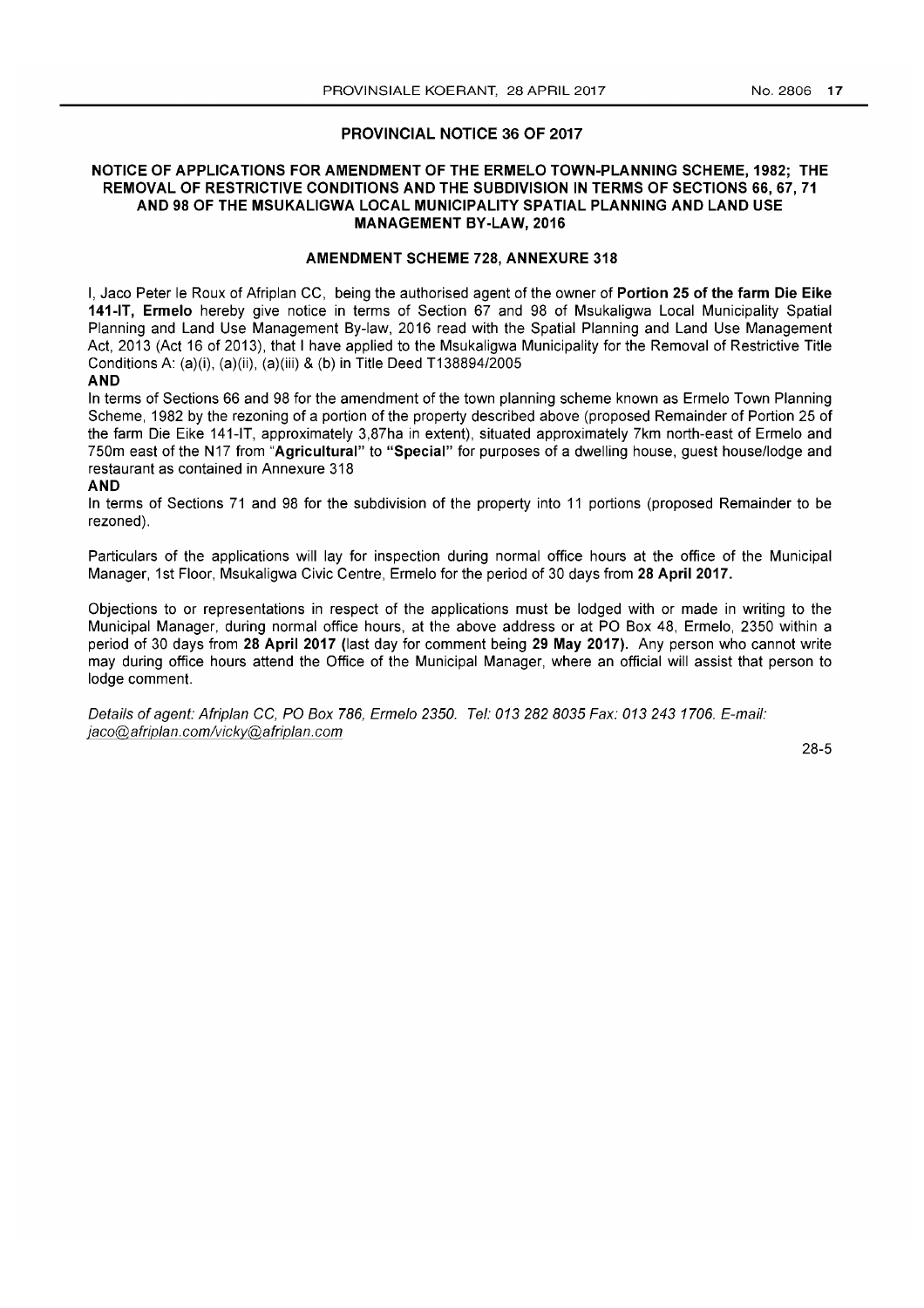#### PROVINSIALE KENNISGEWING 36 VAN 2017

# KENNISGEWING VAN AANSOEK OM WYSIGING VAN DIE ERMELO DORPSBEPLANNINGSKEMA, 1982; DIE OPHEFFING VAN BEPERKENDE VOORWAARDES EN DIE ONDERVERDELING INGEVOLGE ARTIKELS 66,67,71 EN 98 VAN DIE MSUKALIGWA PLAASLIKE MUNISIPALITEIT RUIMTELIKE BEPLANNING EN GRONDGEBRUIKSBESTUURSVERORDENING, 2016

#### WYSIGINGSKEMA 728, BYLAAG 318

Ek, Jaco Peter le Roux van Afriplan CC, synde die gemagtigde agent van die eienaar van Gedeelte 25 van die plaas Die Eike 141-IT, Ermelo gee hiermee ingevolge Artikels 67 en 98 van die Msukaligwa Plaaslike Munisipaliteit Ruimtelike Beplanning en Grondgebruikbestuursverordening, 2016, saamgelees met die Wet op Ruimtelike Beplanning en Grondgebruiksbestuur, 2013 (Wet 16 van 2013), kennis dat ek by Msukaligwa Munisipaliteit aansoek gedoen het vir die opheffing van beperkende voorwaardes A: (a)(i), (a)(ii), (a)(iii) & (b) in Titelakte T138894/2005

#### EN

in terme van Artikels 66 en 98 vir die wysiging die dorpsbeplanningskema bekend as Ermelo Dorpsbeplanningskema 1982, deur die hersonering van 'n gedeelte van die eiendom (voorgestelde Restant van Gedeelte 25 van die plaas Die Eike 141-IT, ongeveer 3.87ha groot), gelee ongeveer 7km noord-oos van Ermelo en ongeveer 750m oos van die N17 van "Landbou" na "Spesiaal" vir doeleindes van 'n woonhuis, gastehuis/lodge en restaurant soos vervat in Bylaag 318

#### EN

in terme van Artikels 71 en 98 vir die onderverdeing van die eiendom in 11 gedeeltes (voorgestelde Restant om gehersoneer te word).

Besonderhede van die aansoeke lê ter insae gedurende gewone kantoorure by die kantoor van die Munisipale Bestuurder, Eerste vloer, Ermelo Burgersentrum, Ermelo 30 dae vanaf 28 April 2017.

Besware teen of vertoë ten opsigte van die aansoeke moet binne 'n tydperk van 30 dae vanaf 28 April 2017, gedurende gewone kantoor-ure, skriftelik by of tot die Munisipale Bestuurder by die bovermelde adres of by Msukaligwa Munisipaliteit, Posbus 48, Ermelo, 2350, ingedien of gerig word (Iaaste datum vir kommentare 29 Mei 2017). Enige persoon wat nie kan skryf nie sal tydens kantoor-ure deur 'n amptenaar by die Kantoor van die Munisipale Bestuurder bygestaan word om kommentaar in te dien.

8esonderhede van die agent: Afriplan CC, Posbus 786, Ermelo 2350. Tel: 013 282 8035 Faks: 013 2431706. Epos: jaco@afriplan.comlvicky@afriplan.com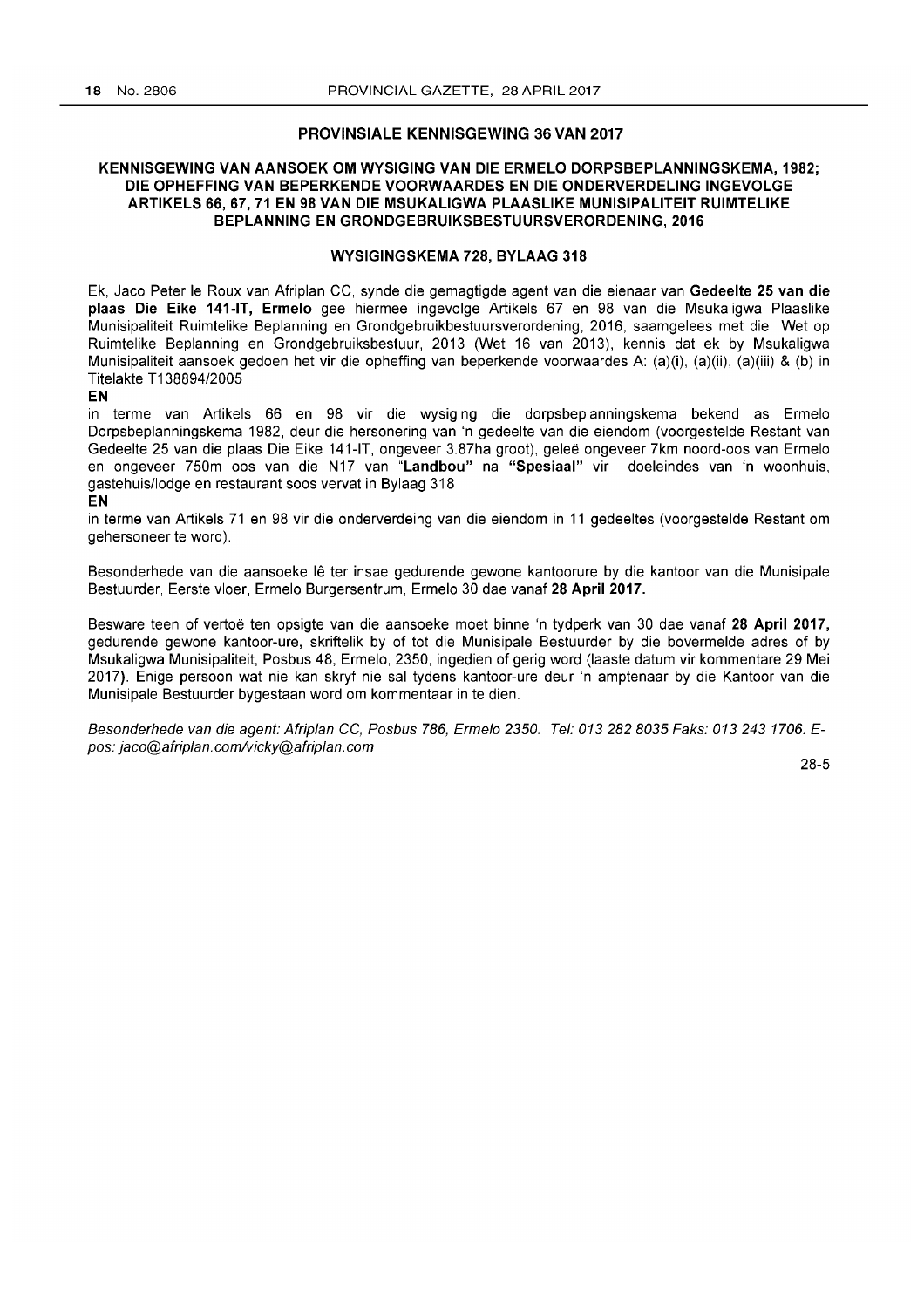# LOCAL AUTHORITY NOTICES • PLAASLIKE OWERHEIDS KENNISGEWINGS

# LOCAL AUTHORITY NOTICE 38 OF 2017

### NOTICE OF APPLICATION FOR ESTABLISHMENT OF A TOWNSHIP

Notice is hereby given in terms of Section 94(1)(h) of the Dr JS Moroka Spatial Planning and Land Use Management By-Law that the under-mentioned application has been received by the Dr James Moroka Local Municipality and is open for inspection during normal office hours at the Town Planning Office, Dr JS Moroka Municipal Offices, 2601/3 Bongimfunfo Street, Siyabuswa.

Any objections/representations must be lodged with or made in writing to the Municipal Manager, at the above-mentioned address or posted to Private Bag X4012, Siyabuswa 0472 on or before the closing date for the submission of objections/representations, quoting the above-mentioned heading, the objector's interest in the matter, the ground(s) of the objection/representation, the objector's erf and phone numbers and address.

# CLOSING DATE FOR SUBMISSION OF OBJECTIONS/REPRESENTATIONS: 29 May 2017 NATURE OF APPLICATION

Application is being made in terms of Section 56 of the Dr JS Moroka Spatial Planning and Land Use Management By-Law for township establishment on a portion of Portion 48 of the Farm Valschfontein 33, Registration Division J.S., Mpumalanga, situated adjacent to the R568, west of Siyabuswa Industrial Park.

# Name of Township: Siyabuswa 1A Extension 1

# Number of erven and zonings:

| Low Density Residential:                                                                 |                                                  | 499                                                 |  |  |
|------------------------------------------------------------------------------------------|--------------------------------------------------|-----------------------------------------------------|--|--|
| <b>High Density Residential:</b>                                                         |                                                  | 3                                                   |  |  |
| Institutional:                                                                           |                                                  | 3                                                   |  |  |
| Mixed Use:                                                                               |                                                  | 5                                                   |  |  |
| Industrial:                                                                              |                                                  | 8                                                   |  |  |
| Open Space:                                                                              |                                                  | 14                                                  |  |  |
| <b>Transportation Services:</b>                                                          |                                                  |                                                     |  |  |
| Total:                                                                                   |                                                  | 532                                                 |  |  |
| <b>OWNER:</b>                                                                            |                                                  | National Government of the Republic of South Africa |  |  |
| <b>APPLICANT:</b>                                                                        | Townscape Planning Solutions CC (2000/045930/23) |                                                     |  |  |
| 5 Dahlia Street, Potchefstroom, 2531 OR PO Box 20831, Noordbrug, 2522<br><b>ADDRESS:</b> |                                                  |                                                     |  |  |
| TEL. NO.:                                                                                | 082 662 1105                                     |                                                     |  |  |
|                                                                                          |                                                  |                                                     |  |  |